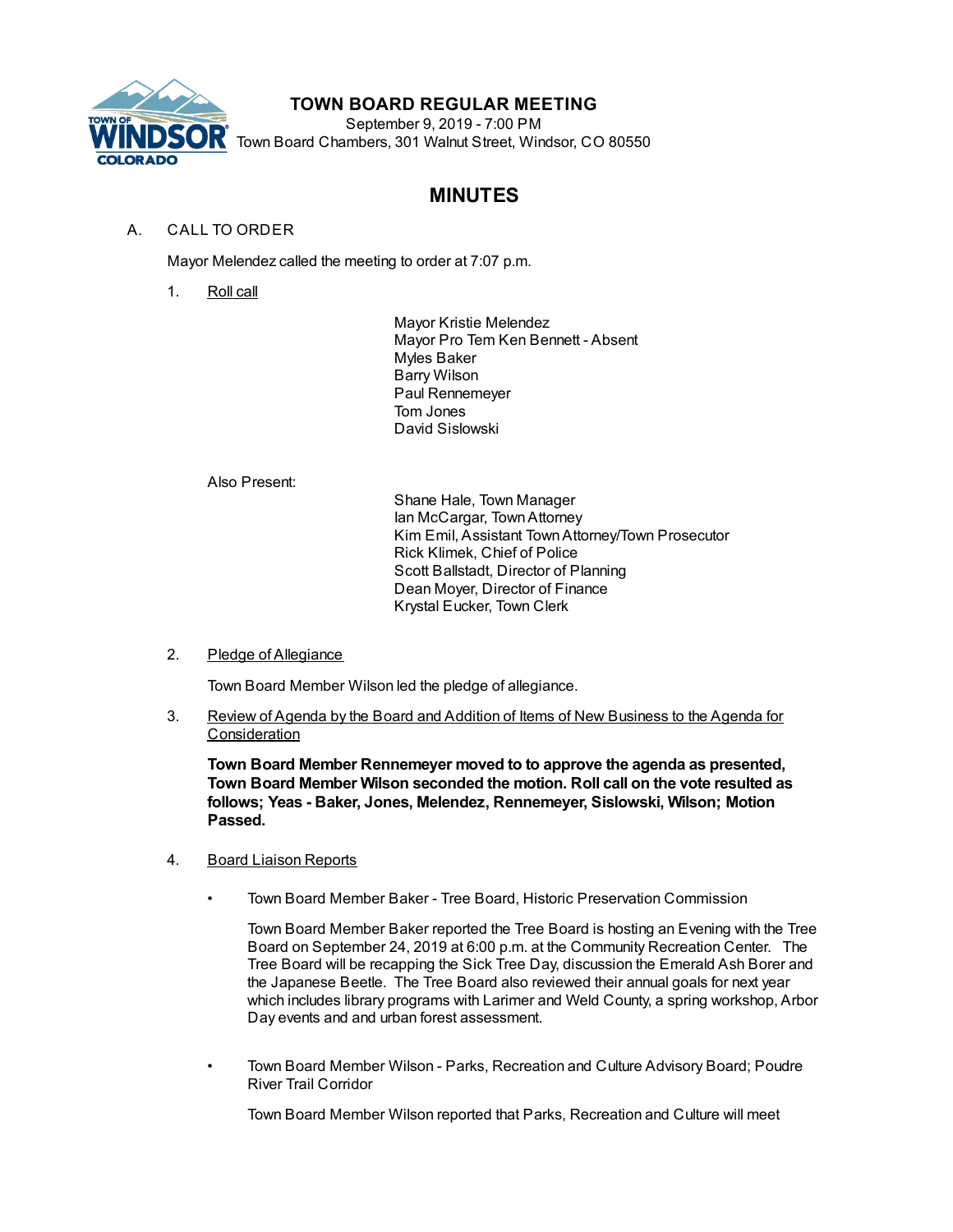September 10, 2019. Mr. Wilson thanked staff for all their hard work and dedication for the Harvest Festival.

Mr. Wilson reported the Poudre River Trail Corridor Board will be hosting their fundraising event on September 12, 2019 from 5:30-7:30 p.m. at the Poudre Learning Center.

• Mayor Pro Tem Bennett - Water and Sewer Board

Mayor Pro Tem Bennett; Absent - no report.

• Town Board Member Rennemeyer - Chamber of Commerce

Town Board Member Rennemeyer reported the Chamber held their first strategic planning session today. The Board discussed new initiatives the Chamber can do, fundraisers and ways the Chamber can support the local business community.

• Town Board Member Jones - Windsor Housing Authority; Great Western Trail Authority

Town Board Member Jones reported the Windsor Housing Authority will meet next week although they are currently in the process of creating a job description for a full time maintenance position for Century III.

Dr. Jones reported the Great Western Trail Authority meet and the ongoing property line dispute was the topic of discussion.

• Town Board Member Sislowski - Clearview Library Board; Planning Commission

Town Board Member Sislowski reported the Library Board met on Thursday and it was mostly discussion regarding updates to the strategic plan.

• Mayor Melendez - Downtown Development Authority; North Front Range/MPO

Mayor Melendez reported the next Downtown Development Authority meeting is September 18, 2019 and a strategic planning meeting is scheduled for September 17, 2019.

Ms. Melendez reported the MPO meeting was held in Severance. The 2045 Regional Transportation Plan was approved and the re-adoption of fiscal year 2020-2023 Transportation Improvement Program.

#### 5. Public Invited to be Heard

Mayor Melendez opened the meeting up for public comment to which there was none.

#### B. CONSENT CALENDAR

- 1. Minutes of the August 26, 2019 Regular Town Board Meeting
- 2. Report of Bills August 2019

**Town Board Member Rennemeyer moved to approve the consent calendar as presented, Town Board Member Baker seconded the motion. Roll call on the vote resulted as follows; Yeas - Baker, Jones, Melendez, Rennemeyer, Sislowski, Wilson; Motion Passed.**

C. BOARD ACTION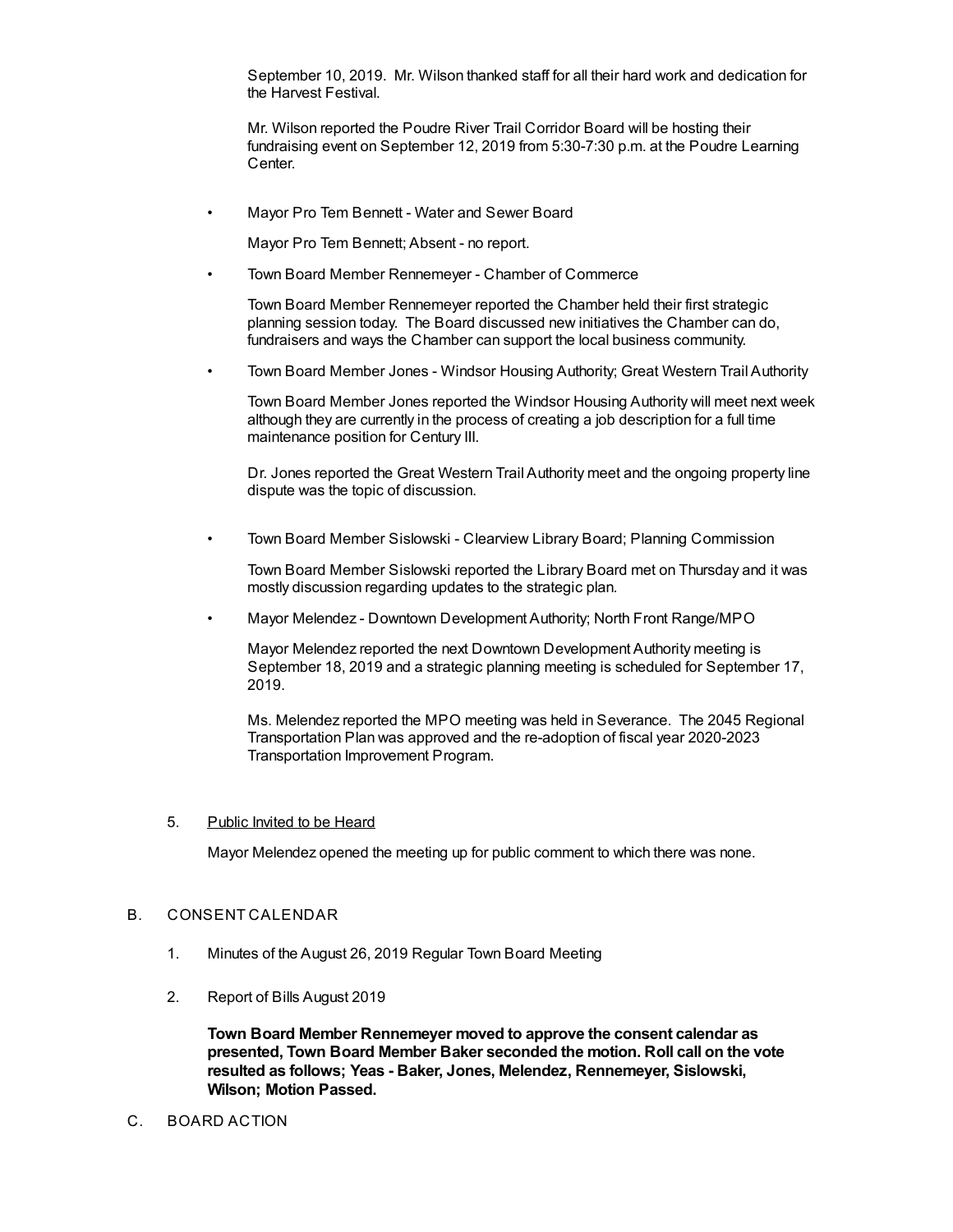1. Public Hearing, Ordinance No. 2019-1592, for approval of Future Legends Sports Park Metropolitan Districts No.'s 1 - 2

#### **Town Board Member Rennemeyer moved to open the public hearing, Town Board Member Wilson seconded the motion. Roll call on the vote resulted as follows; Yeas - Baker, Jones, Melendez, Rennemeyer, Sislowski, Wilson; Motion Passed.**

Per Mr. McCargar, this evening the Board is convening a statutory public hearing to hear evidence in support of the future Legends Sports Park Metropolitan Districts 1-2. These Districts are proposed to serve the area formally known as Diamond Valley; Diamond Valley is now in control of the Legends Sports Park organization. The service plan was presented to Windsor approximately six weeks ago and was immediately referred to Ms. Steffl as the Districts would like consideration of the service plan in a fairly accelerated time frame. If approved on first reading, second reading would be on September 23, 2019. This time frame would allow the Districts to meet deadlines for the November election cycle. The District's lawyer, Bill Ankele and Ms. Steffl worked cooperatively to get the service plan in the condition that the Board sees this evening. Ms. Steffl is very familiar with the details of the plan and will be addressing the Board as well.

Ms. Steffl gave an overview off the proposed new Districts:

- 1. Two metropolitan Districts would be created, with each District consisting of approximately 50 acres of property. Per the projections in the Financial Plan, the Districts are planned for commercial development, including ballfields, a stadium, indoor athletic facilities, hotels, dormitories, and commercial uses such as medical and retail. The current owner is Future Legends, LLC.
- 2. District No. 1 would initially consist of the "restricted parcel" of property under the Development Agreement, which could revert back to the Town upon certain conditions set forth in the Development Agreement (namely, if two ballfields are not developed by March 2020 and March 2022, respectively, or if the property does not remain open for public athletic activity until December 2038).
- 3. The Districts are planning to finance public infrastructure, including streets, sitework/grading, water, sanitary sewer, storm sewer, landscaping and parks, estimated to cost approximately \$32.5 Million. The Debt Limit would be set at \$42,750,000.
- 4. The Debt is proposed to be repaid through a mill levy of up to 34 mills and Developer / owner collected fees (to be imposed by covenant and then dedicated to the District). The service plan would also allow the Districts to impose a Capital Improvement Fee (without limitation as to rate) or other fees. The amount of the developer-imposed fees has not been determined and is not limited in the service plan, but the proposal is to impose a Project Retail Fee of 1% on all retail sales transactions and a Project Lodging Fee of 3% on all hotel lodging transactions within the Districts. The current owner of the property has submitted the attached letter regarding his intent to impose the developer fees.
- 5. The Financial Plan attached to the Service Plan demonstrates that, based on projected assessed valuations and developer-imposed fees, the Districts would have the financial ability to discharge debt in the principal amount of up to \$44,150,000, which is in excess of the debt limitation. The Districts may decide to issue less than the maximum amount of debt, for reasons including if the financial projections are revised prior to issuance.

The draft service plan closely follows the model service plan. However, some deviations are proposed, including the following:

- 1. Under the Model Service Plan, debt is to be paid from mill levies and/or from a capital improvement fee of up to \$2,500 per home. Because these Districts will serve commercial development, the draft service plan does not include a limitation on the amount of the capital improvement fee and allows for the debt to be repaid through other revenue sources, including the Project Retail Fee and the Project Lodging Fee.
- 2. Because there is a possibility that land within the District could revert to ownership by the Town, the service plan states that if the land reverts back to the Town, the Town will not be "subject to any payment in lieu of tax ("PILOT"), or any other concession or offset, to accommodate the resulting loss in property tax revenue to the Districts."
- 3. Under the Model Service Plan, special districts are generally limited to imposing mill levies to service debt for not more than 30 years. The petitioners have asked for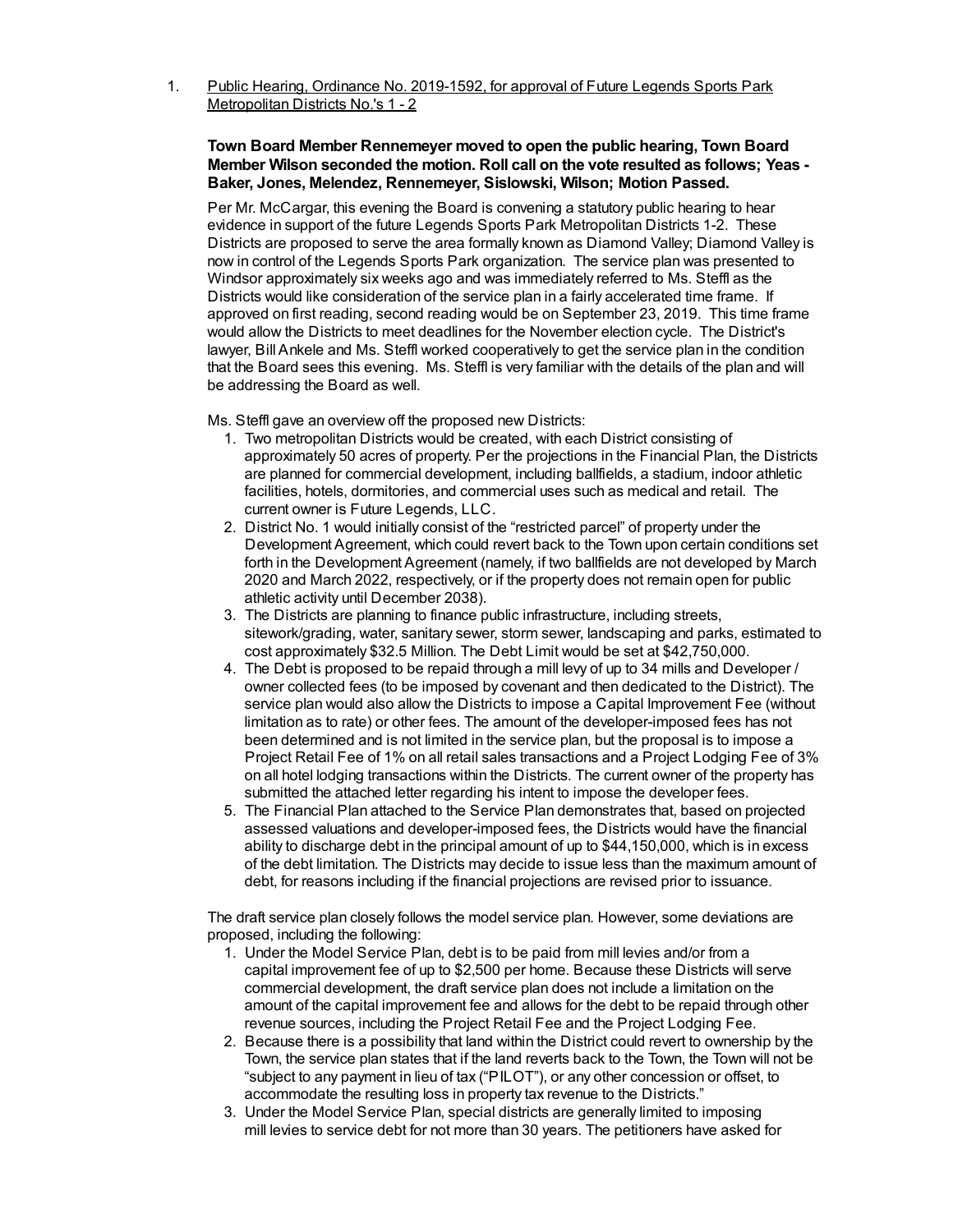additional time to impose the mill levy, given that this is a commercial project and that they project the need for additional time to repay the debt. Instead of a 30-year limitation on the debt service mill levy, this service plan provides that:

a. The *term* of any District Debt or refunding of such Debt will be generally limited to 30 years

b. The Districts shall not issue new Debt after December 31, 2040 without the express consent of the Town Board.

Mr. Baker clarified that the Districts do not have to issue debt right away but when they do, they impose it for 30 years.

Per Ms. Steffl; that is correct.

Dr. Jones inquired about the capital improvement fee.

Ms. Steffl stated that is an additional fee that is usually paid at the time of occupancy so it is paid by the developer; that fee goes towards reducing the bond.

**Town Board Member Rennemeyer moved to close the public hearing, Town Board Member Sislowski seconded the motion. Roll call on the vote resulted as follows; Yeas - Baker, Jones, Melendez, Rennemeyer, Sislowski, Wilson; Motion Passed.**

2. Ordinance No. 2019-1592 - An Ordinance Of The Town Board Of The Town Of Windsor, Colorado, Approving The Service Plan For The Future Legends Sports Park Metropolitan District Nos. 1-2, And Authorizing The Execution Of An Intergovernmental Agreement Between The TownAnd The Districts

Mr. McCargar had nothing further to add.

Ms. Melendez commented that she will be in support of the Ordinance; this has been a long time in the making.

**Town Board Member Rennemeyer moved to approve Ordinance 2019-1592, Town Board Member Wilson seconded the motion. Roll call on the vote resulted as follows; Yeas - Baker, Jones, Melendez, Rennemeyer, Sislowski, Wilson; Motion Passed.**

3. Ordinance No. 2019-1593 - An Ordinance Raising the Height Limit of Accessory Structures Exempt from Building Permits by Repealing, Amending and Replacing Windsor Municipal Code Sections 16-8-30(d), and 18-2-10 International Building Code ("IBC") Section 105.2

Per Mr. Ballstadt, the subject ordinance corrects an oversight that staff had intended to address with the adoption of the 2018 building codes. The height of accessory structures such as storage sheds is currently limited to eight feet (8') in height and 120 square feet to be exempt from the need for a building permit, however, a large number of stock prefab storage sheds come with a height of 9'-10' and therefore require a building permit. The subject ordinance will revise the current 8' maximum height in both the building code and zoning code and will allow sheds up to 10' tall and 120 square feet in size to be erected without the need for a building permit, which is common in other jurisdictions and better matches the products on the market. **Town Board Member Sislowski moved to to approve Ordinance 2019-1593, Town Board Member Rennemeyer seconded the motion. Roll call on the vote resulted as follows; Yeas - Baker, Jones, Melendez, Rennemeyer, Sislowski, Wilson; Motion Passed.**

4. Ordinance No. 2019-1591 - An Ordinance Amending Chapter 2 of the Windsor Municipal Code With Respect to the Addition of Youth Members to Certain Advisory Boards Serving the Town of Windsor

Per Mr. Hale, before the Board is Ordinance 2019-1591 on second reading which opens membership on three Town advisory boards to youth members upon appointment by the Town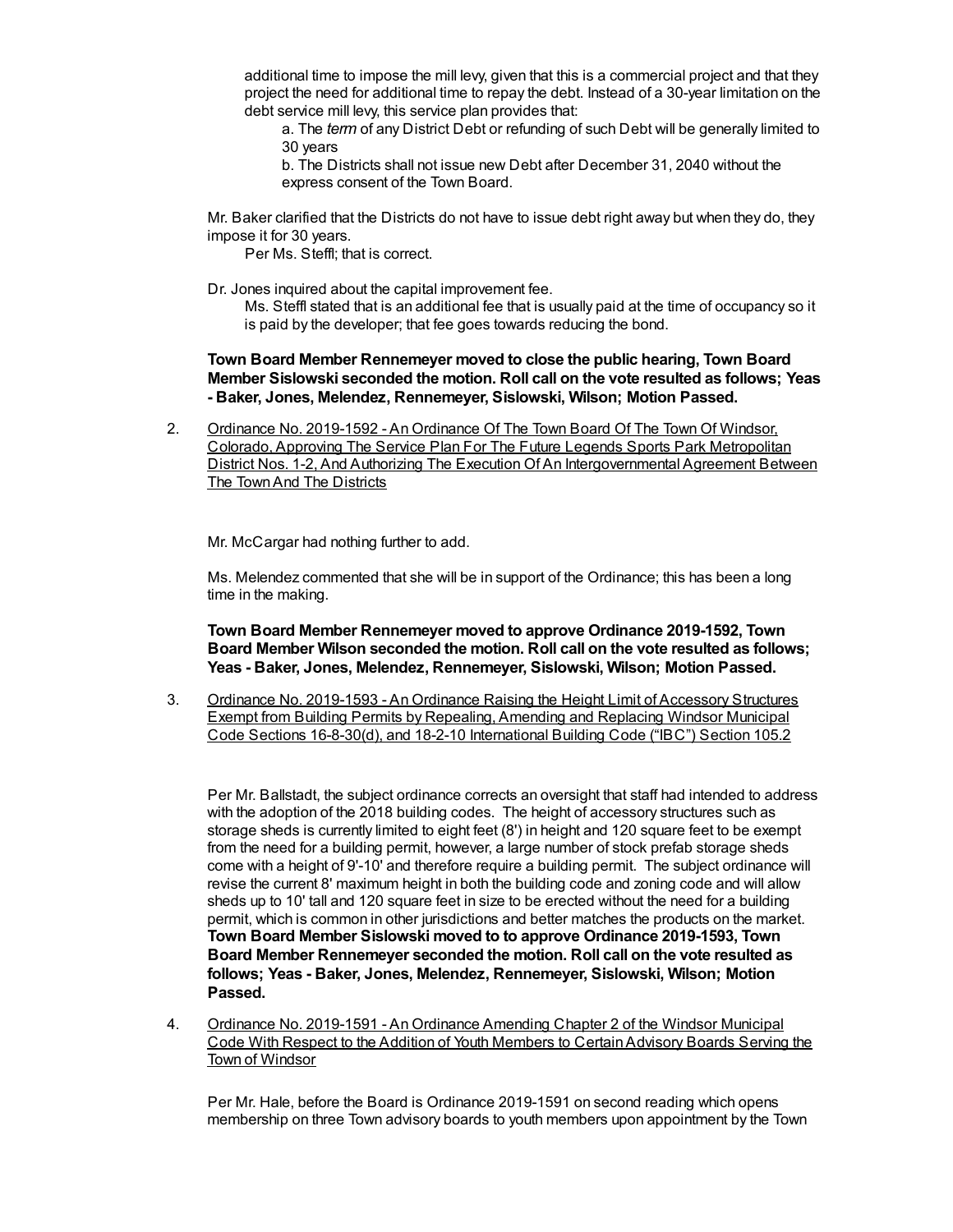Board. This step is being taken in response to community and Town Board interest in bringing high school-age residents into the policy process.

The youth members on these advisory boards are in addition to existing board composition. Youth membership is limited to residents between the ages of fourteen and eighteen. Youth member terms are limited to one year (subject to re-appointment if not aged out).

The advisory boards chosen for this effort (Tree Board, PReCAB and Water & Sewer Board) were chosen in part because they do not have quasi-judicial authority.

Ms. Melendez opened the meeting up for public comment to which there was none.

**Town Board Member Rennemeyer moved to approve Ordinance 2019-1591, Town Board Member Wilson seconded the motion. Roll call on the vote resulted as follows; Yeas - Baker, Jones, Melendez, Rennemeyer, Sislowski, Wilson; Motion Other.**

5. Ordinance No. 2019-1594 - An Ordinance Correcting Article III, Chapter 18 International Residential Code by Repealing, Amending and Replacing Section R313 (Automatic Fire Sprinkler Systems)

Per Mr. Ballstadt, the subject ordinance corrects an oversight to reflect Town Board direction received with the adoption of the 2018 building codes. Town Board will recall the discussion regarding residential fire sprinklers and, after much discussion, it was determined that the code adoption would not require fire sprinklers in single-family and duplex residential products, but would require fire sprinklers in all other residential applications. Unfortunately, that direction was not accurately reflected and the subject ordinance will correct this oversight. **Town Board Member Rennemeyer moved to approve Ordinance 2019-1594, Town Board Member Jones seconded the motion. Roll call on the vote resulted as follows; Yeas - Baker, Jones, Melendez, Rennemeyer, Sislowski, Wilson; Motion Passed.**

6. Finance Report July 2019

Mr. Moyer gave an overview of the Finance report that was included in packet material.

#### D. COMMUNICATIONS

1. Communications from TownAttorney

None.

2. Communications from Town Staff

None.

3. Communications from Town Manager

None.

4. Communications from Town Board

Ms. Melendez gave a reminder of upcoming events:

- Special Joint meeting with the Town Board and DDA on September 11, 2019
- Groundbreaking for I-25 Segment 6
- Severance High School Tour on September 12, 2019 from 4:30-5:30
- Hops for Hunger on September 13, 2019
- Coffee with the Mayor on September 21, 2019
- E. EXECUTIVE SESSION